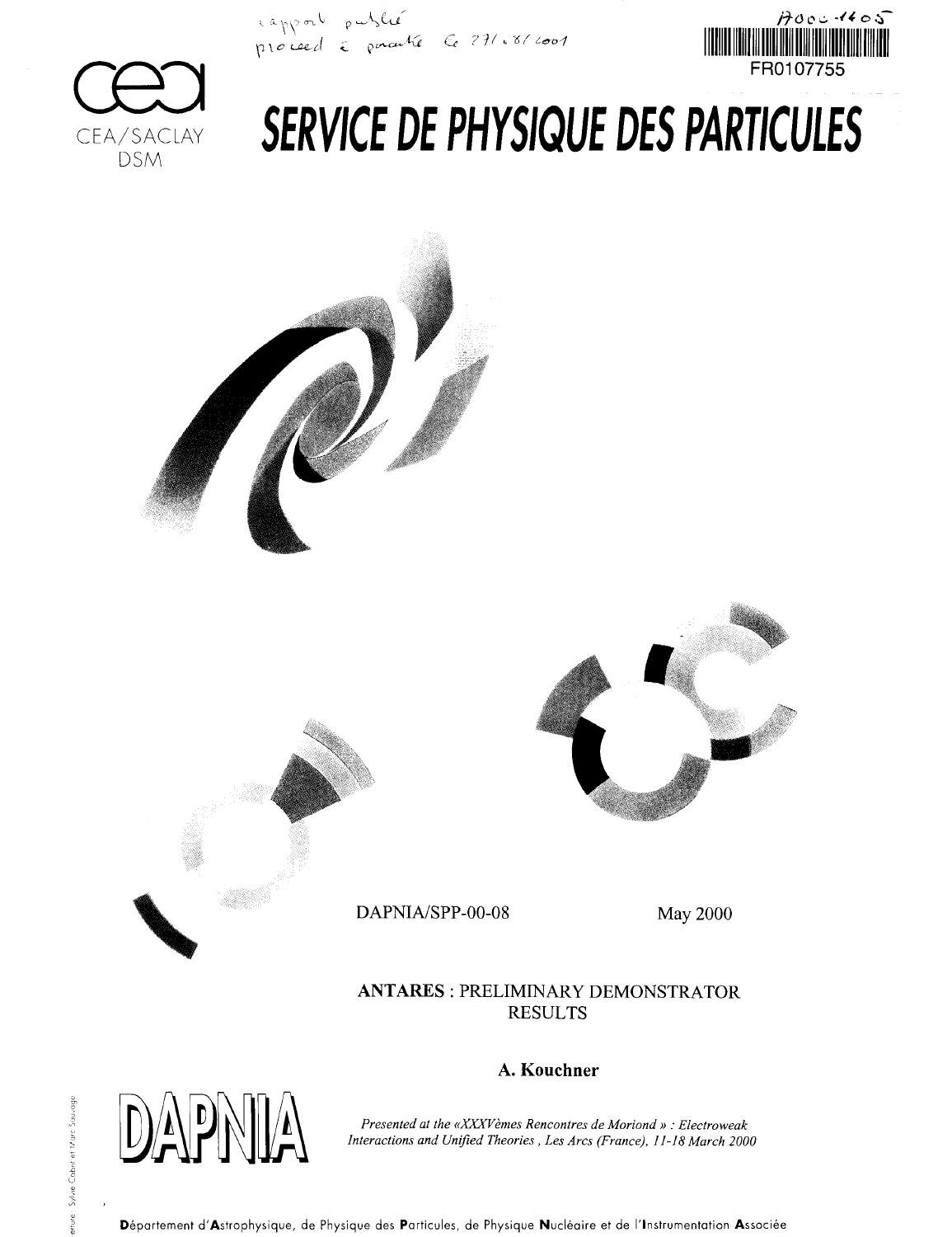# Gestion INIS Doc. Enreg. le ^

# ANTARES : Preliminary demonstrator results

Antoine KOUCHNER *DSM/DAPNIA, CEA/Saday, F-91191 Gif-Sur-Yvette CEDEX*

On behalf of the ANTARES collaboration



The ANTARES collaboration is building an undersea neutrino telescope off Toulon (Mediterranean sea) with effective area  $\sim 0.1 \text{ km}^2$ . An extensive study of the site properties has been achieved together with software analysis in order to optimize the performance of the detector. Results are summarized here.

An instrumented line, linked to shore for first time via an electro-optical cable, has been immersed late 1999. The preliminary results of this demonstrator line are reported.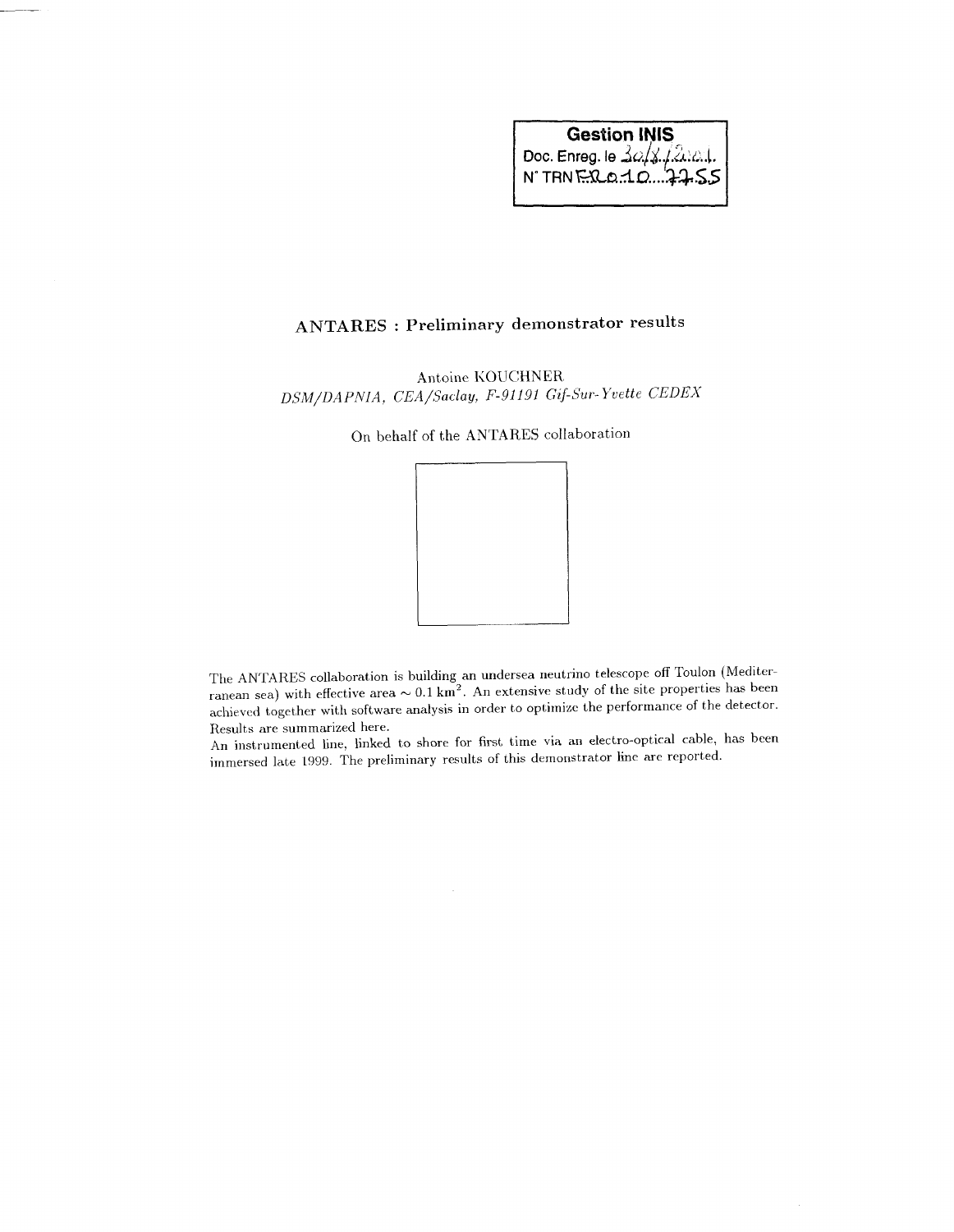#### **1 Introduction**

The ANTARES (Astronomy with Neutrino Telescope and Abyss environmental RESearch) project is a European collaboration involving physics laboratories as well as sea science experts to rise a deepsea neutrino telescope in the Mediterranean sea $^1.$ 

#### *l.J physics goals*

The first scientific motivation for a neutrino telescope is to undertake astronomy studies at high energy (above 1 TeV) using neutrinos as new probes. Indeed, at such energies the universe becomes impervious to photons, gamma rays being absorbed by the infra-red and the cosmological backgrounds (GZK effect). Neutrinos should thus allow the study of the origin of cosmic rays up to  $10^{20}$  eV, but also the detection of extragalactic point-like sources such as Active Galactic Nuclei or Gamma Ray Bursters. Neutrinos are also likely to come from binary stars, black holes, supernovae or young supernova remnants of our galaxy.

Another interesting topic is the indirect search for the Lightest Supersymetric Particle of the Minimal SuperSymetric Model as a weakly interactive massive particle (WIMP). According to different scenarios the neutralinos gravitationally trapped in the centre of the earth  $^2,$  in the core of the Sun  $^2$ or even in the galactic centre  $^3$  annihilate yielding a significant flux of neutrinos with typical energy around one half of the neutralino mass and producing an excess of events in the detector according to the source direction.

The recent results<sup>4</sup> from the SuperKamiokande experiment show evidence for atmospheric neutrinos  $\nu_\mu \leftrightarrow \nu_\tau$  oscillations with most favored parameters  $\sin^2 2\theta > 0.88$  and  $3.10^{-3} < \Delta m^2 (eV^2) <$  $5.10^{-3}$ . An independent measurement of the region 60  $< L_{\nu}/E_{\nu} < 1250$  km/GeV where  $L_{\nu}$  and  $E_{\nu}$ represent respectively the path length and the energy of the neutrino could clarify the interpretation of the observed deficit. ANTARES seems suited for this task given its low energy threshold (5 GeV) for the observation of oscillation structures in contained event spectra.

#### *1.2 Detection principle*

Neutrinos interact with the nucleons surrounding the detector and produce charged leptons which can be identified by the Cherenkov light they emit. The telescope is a 3 dimensional array of photomultipliers, mostly aimed to detect upward going particles. The knowledge of the position of the PMTs as well as the time of the hit allow the reconstruction of the particle trajectory. The down-going particle flux is dominated by atmospheric muons which constitute the main background. Only  $\nu_\mu$  and  $\bar{\nu}_\mu$  and corresponding  $\mu^{\pm}$  are detected ( $\tau^{\pm}$  decay too fast and  $e^{\pm}$  get absorbed too quickly).

#### **2 The ANTARES project**

#### *2.1 Expected performance*

The objective of ANTARES is to build a first undersea neutrino telescope with an effective area of the order of 0.1 km<sup>2</sup> (cf. figure 1) to prove the feasibility of an even larger telescope on the km scale. Many simulation studies have been performed to characterize the performance of the detector which should benefit of a very good angular distribution, better than 0.5° for energies greater than 1 TeV. A deep site evaluation program has also been fullfiled to take into account the environmental properties of the detector.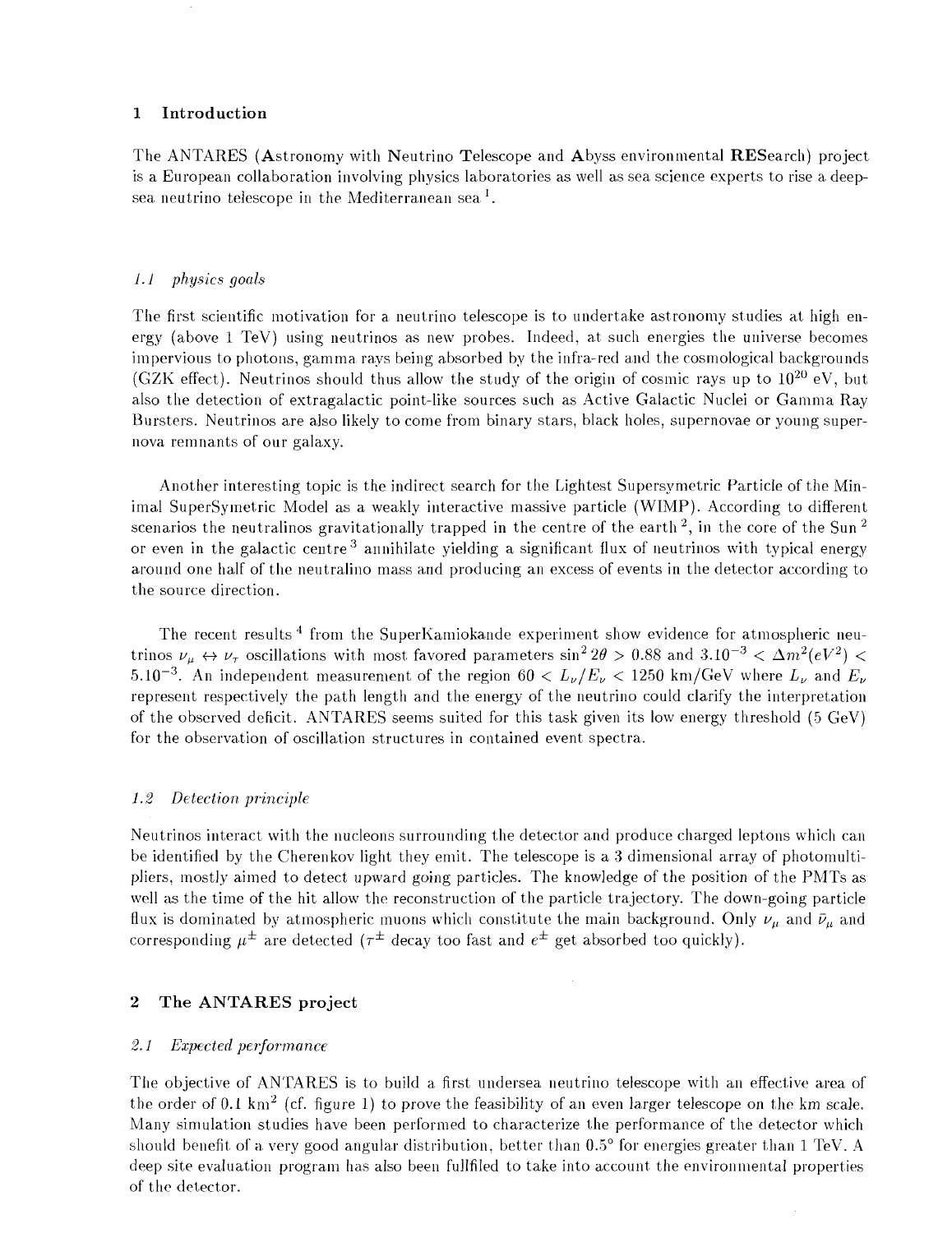

Figure 1: The ANTARES detector. It consists of thirteen 400 m long strings equipped with several 12 m distant storeys each bearing three down-looking photomultipliers. Each string can be used as a single detector for lower energy studies (oscillation and neutralino search). All lines are also equipped with positioning control devices such as compasses, hydrophones, tilt-meters. On the sea bed 3 acoustic beacons will be installed to perform a spatial monitoring by triangulation. Data handling as well as power supply will be monitored through optical fibres.

#### *2.2 Site evaluation*

The ANTARES site, at a depth of 2400 m, is located  $\sim$  40 km south of La Seyne (42°50 N, 6°10 E) which offers the advantage of the IFREMER (French national institute for sea-science) facilities. The site evaluation program covers three main orientations.

Concerning *background light* (see also section 3.3), a continuous rate of roughly 40 kHz (per 8" PMT) mainly due to *<sup>40</sup>K* disintegrations has been observed 6 . Bioluminescent flashes (with rates exceeding 200 kHz lasting a few seconds) attributed to abyss animal populations are found to induce an overall dead time lower than 5% and can be handled with an appropriate trigger strategy.

Deposits on optical module have been carefully studied in situ. The various tests reveal a negligible loss (less than 1.5% after a one year immersion) of the glass transparency due to *bio-fouling.* Moreover this phenomenon seems to reach a plateau after several months probably because of the water current cleaning the glass spheres.

*Water transparency* is a crucial point for ANTARES<sup>7</sup>. Several measurements have been made using isotropic LEDs (466nm, blue) illuminating a PMT at various distances. They lead to a value of absorption length between 55 and 65 m. The scattering length, for photons which are diffused at large angle and produce late hits (those photons will not be taken into account in the reconstruction procedure) is found to be greater than 200 m.

#### **3 The ANTARES demonstrator**

The crucial difference from all the other tests previously performed lies in the fact that the prototype line is entirely functioning in a remote mode from the shore. Any input or output information is transmitted through 37 km of optical fibre.

The demonstrator line has been immersed on the  $30^{th}$  of November 1999, 30 km south of Marseilles at a depth of  $1200 \text{ m}$  ( $42^{\circ}59 \text{ N}$ ,  $5^{\circ}17 \text{ E}$ ). This site which differs from the ANTARES site, has been chosen for reason of accessibility to an electro-optical cable linking Marseilles to the island of Corsica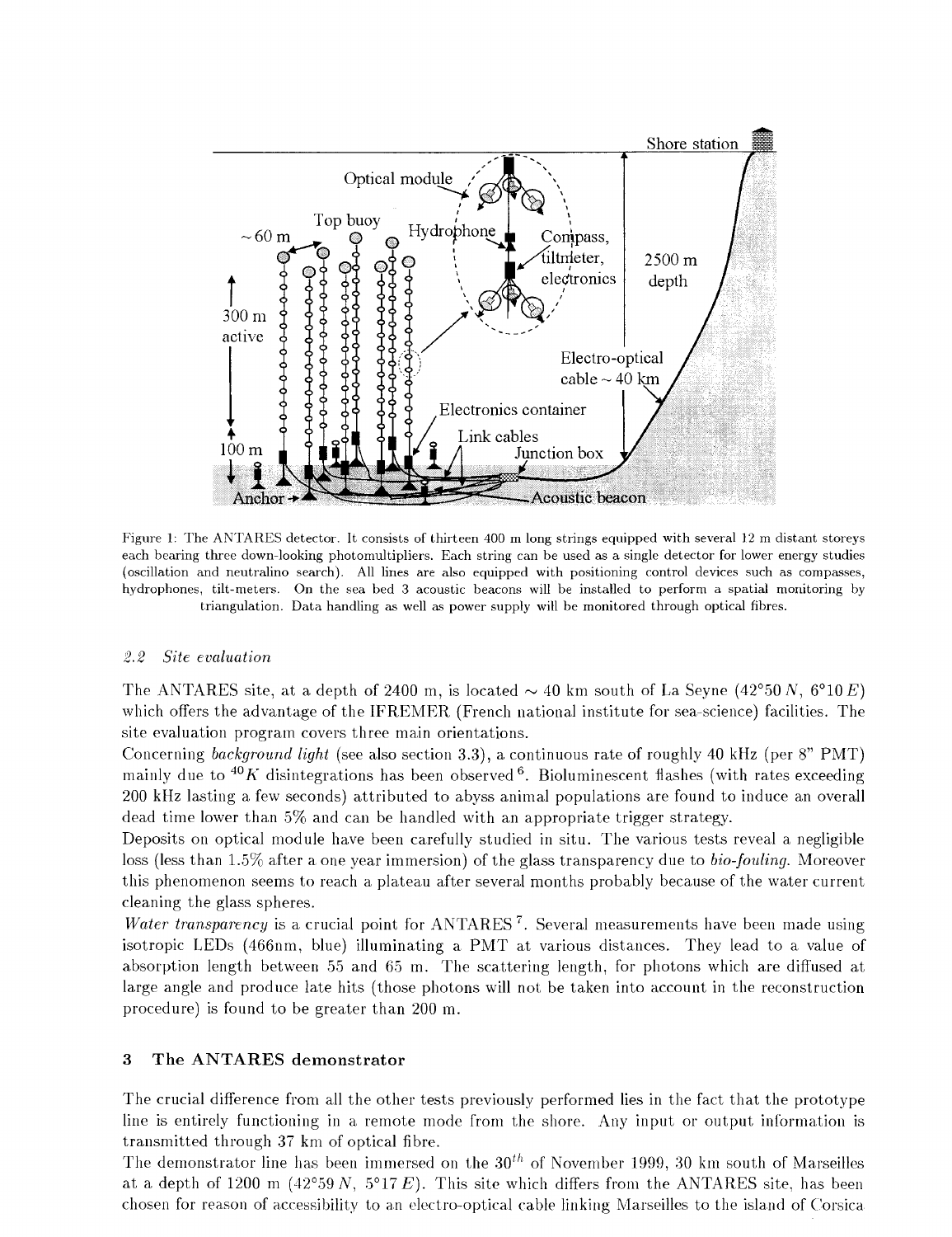

Figure 2: Demonstrator architecture

and lent by the France Telecom company. The pressure at this depth is measured to be  $89, 9 \pm 0.1$ bar on average and temperature varies from 13.24°*C* to 13.45°*C* as expected.

#### *3.1 Demonstrator layout*

The demonstrator (called "Iine5") consists of a 16 floor line 354 m long from lest to buoy. Distance between storeys is set to 14.6 m, and each storey is carrying two 17" Benthos spheres 1.5 m apart. Eight of these spheres contain an optical module (six 8" Hamamatsu PMTs and two 10" Hamamatsu PMTs with their associated electronics). All the optical modules also contain a blue (480 nm) LED glued to the internal surface of the Benthos sphere to allow calibration tests. The design of the prototype is shown in figure 2.

The different floors are linked by two cables maintained separated from each other by spacers bearing 12 devices called "satellites" providing cap and tilt measurements as well as 4 hydrophones for acoustic positioning and 1 celerimeter. The connection to shore is ensured by a 37 km long electro-optical cable.

#### *3.2 Positioning and slow control*

The line shape monitoring is achieved with the tilt-meter and compass data (satellites) . The reconstruction accuracy is better than  $\sim 10$  cm in the horizontal coordinates and of the order of 1 cm in vertical position.

The detector appears to be very stable and quite straight. Deviation from vertical is less than 3°. The different measurements performed show a coherent behavior: cap variations are correlated all along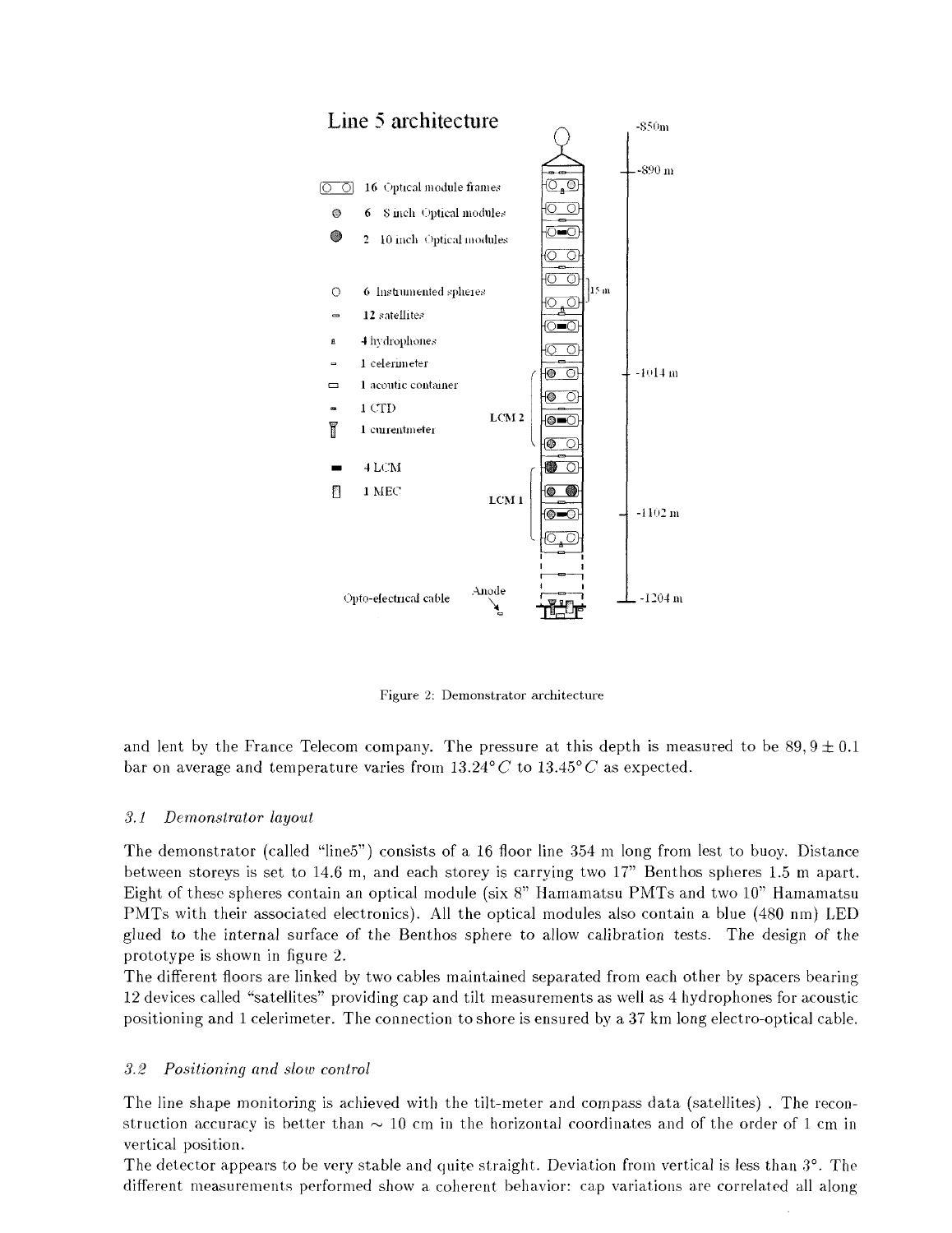

Figure 3: The left two plots represent a side view of the line during 17 days. It reveals an extremely stable behavior: the detector is almost straight and the horizontal relative displacement of each module is less than 3 m. The right plot is a top view of the prototype. The top spacer lays  $\sim 14$  m away from the vertical axis passing through the lest of the demonstrator. The arrows display the measured heading of the spacers: the line does not seem to be twisted.

the line. These variations never exceed 1° which establishes the line stability. From Jan 10<sup>th</sup> to Jan *'27th ,* 2000 top spacer relative displacement was found to be less than 3 m as can be seen in figure 3. The position of the elements of the prototype does not seem to vary from more than 1 cm within 10 s, which is an important information for the future detector slow control acquisition rate.

The acoustic system (acoustic beacons together with hydrophones) also contributes to provide an absolute spatial positioning. The method applied assumes a precise knowledge of the sound velocity which relies on the measured salinity  $(39.1 \pm 0.1\degree/\text{O})$ .

#### *3.3 Photomultiplier data*

The timing calibration of the demonstrator is done using LED pulses which are shining light vertically. Figure *4* shows histograms of the distribution of the time difference between the bottom three PMTs of the string and the top optical module LED pulse. Taking into account the left HWHM of the distribution (the right side being affected by scattering induced delays), one can conclude to an overall time resolution of the order of 5 ns for each PMT.

The seven vertically aligned phototubes of the demonstrator constitute  $a \sim 100$  m long sensitive detector. They allow the reconstruction of atmospheric muon tracks using a 4-parameter hyperbolic fit involving only the arrival time of the Cherenkov photons and the altitude of the hit PMT. 65 000 triggers have been recorded per day leading to  $\sim 6500$  reconstructed tracks per day. The amount of data collected will allow the study of the angular distribution of atmospheric muons and the comparison with predictions. The result of such a comparison will be published soon.



Figure 4: Histogram distribution of PMT time response illuminated by a LED with own pulsing jitter of 7.3 ns. From left to right the three histograms correspond to the three bottom PMT of the line. The asymmetry of the distribution is mainly due to diffusion process.